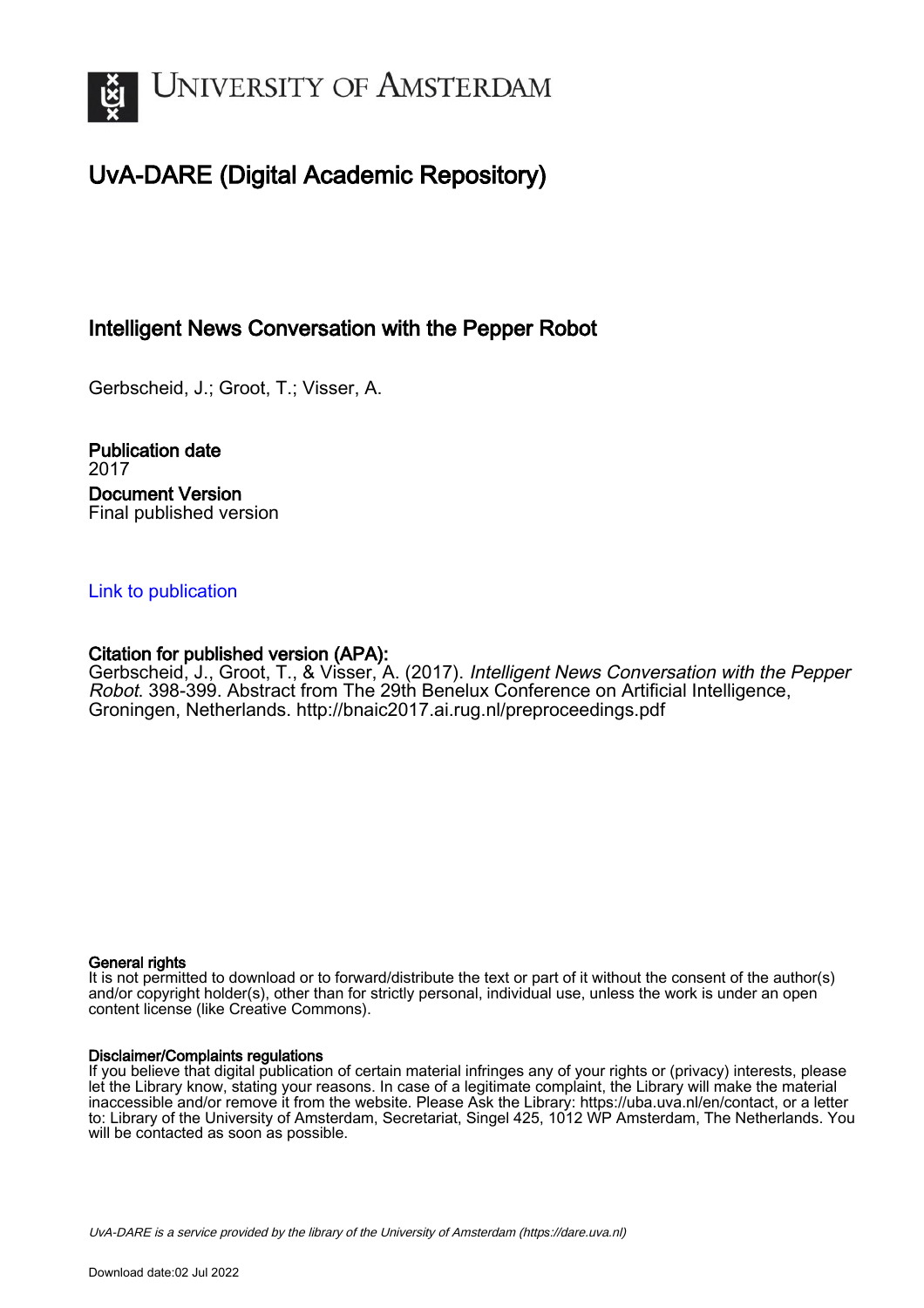# BNAIC 2017 Benelux Conference on Artifcial Intelligence

Preproceedings of the 29th Benelux Conference on Artifcial Intelligence November 8–9, 2017 in Groningen, The Netherlands

> Editors Bart Verheij Marco Wiering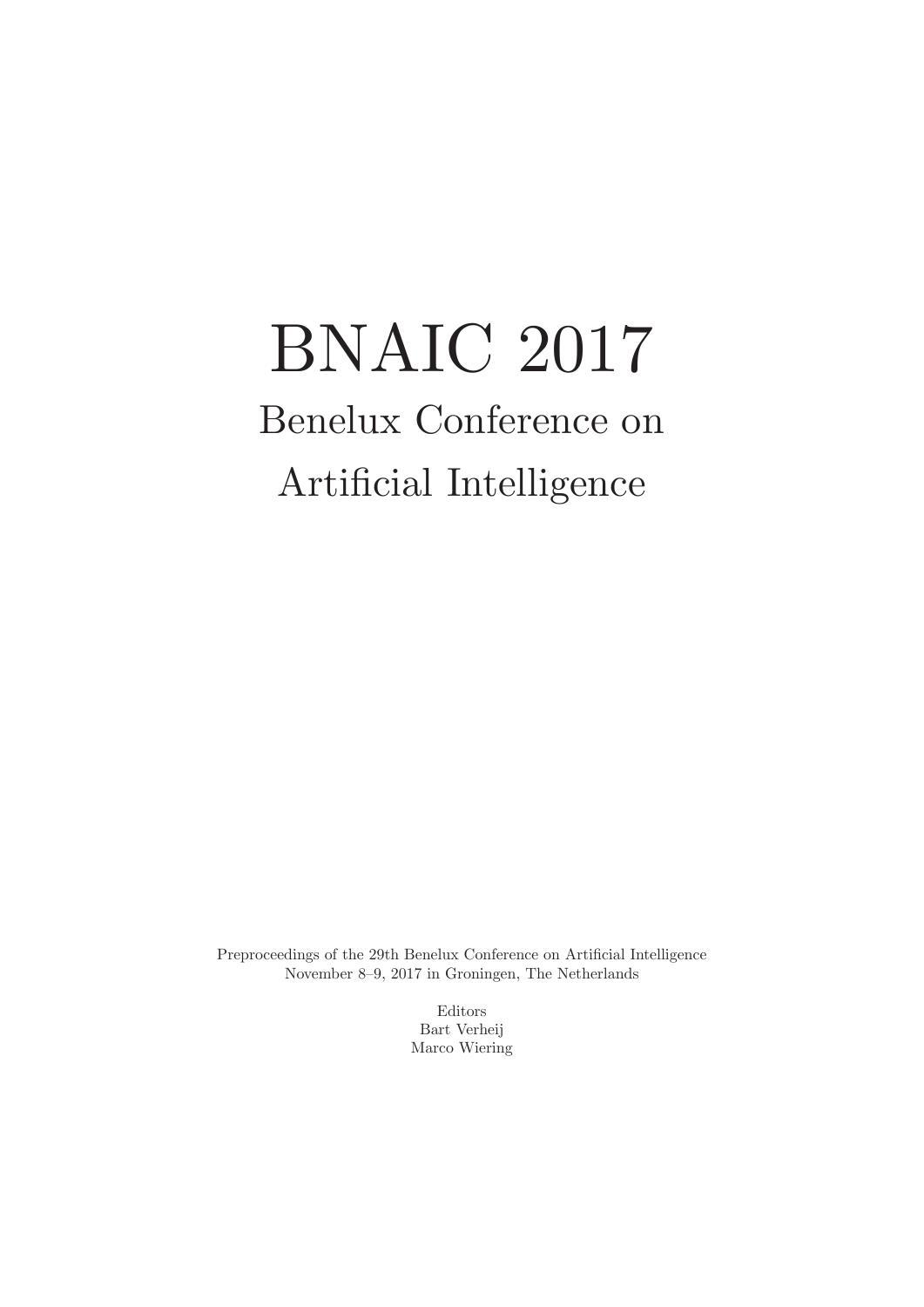BNAIC is the annual Benelux Conference on Artifcial Intelligence.

This year, the 29th edition of BNAIC is organized by the Institute of Artifcial Intelligence and Cognitive Engineering (ALICE), University of Groningen, under the auspices of the Benelux Association for Artifcial Intelligence (BN-VKI) and the Dutch Research School for Information and Knowledge Systems (SIKS).

ISBN: 978-94-034-0299-4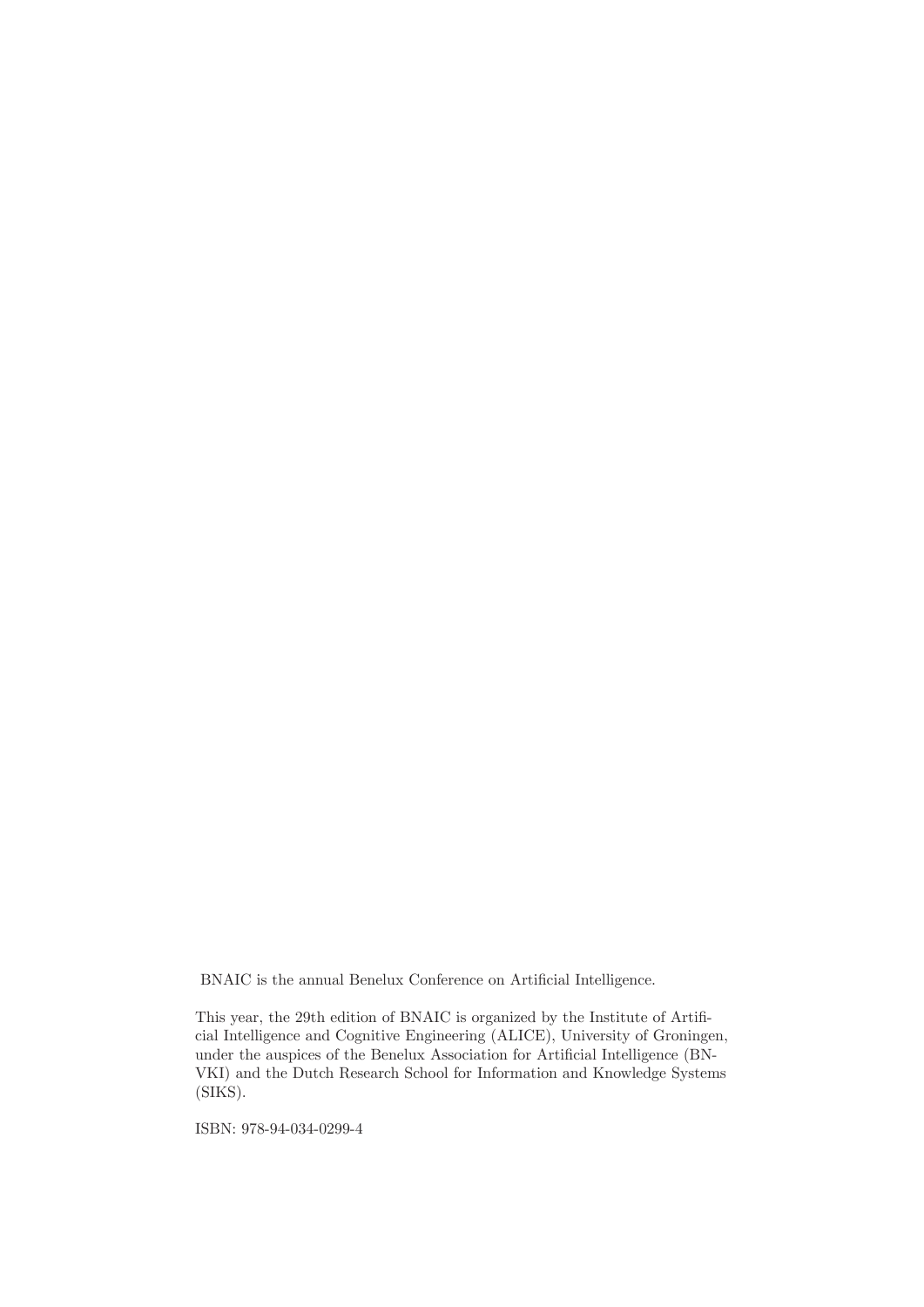## Intelligent News Conversation with the Pepper Robot

Jonathan Gerbscheid, Thomas Groot, and Arnoud Visser

Intelligent Robotics Lab University of Amsterdam

Abstract. The UvA@Home Team develops social behaviours for homeassistance robots. Beside the use of classical techniques for human robot interaction, such as speech recognition, image recognition and language processing, the team strives to explore new means of improving social interactions. To showcase how the inclusion of new fields can improve social behaviour a news-conversation agent will be demonstrated.

## 1 Introduction

Social behaviour is a complex phenomenon and reproducing it on a robot is quite a challenge. Human-like conversation is an important part of social behaviour and requires techniques from a wide range of fields. An especially difficult part of conversation and therefore language processing is the knowledge that is required to engage in it. Humans expect other humans to be aware of general events that are happening in the world. If we want robots to be able to converse like humans they must clearly also have some knowledge of current events [1]. It is to this end that the news conversation module was developed and implemented on the Pepper robot.

The news conversation module retrieves news articles from several sites and parses them to extract the general topics of the article. This knowledge is used to enable users to ask the robot to give them articles on certain topics. Additionally a preference profile of the user is made to in order to occasionally present the user with articles that they might find interesting.

## 2 RoboCup and SSPL

The RoboCup was originally founded in 1977 with the goal of developing fully autonomous humanoid soccer robots. However it has since branched out into many different forms of intelligent robotics. The goal of the @Home league is assisting humans in a home environment [2]. The  $UvA@Home<sup>1</sup>$  team participates in the Social Standard Platform League (SSPL) of the @Home League, which uses the Pepper robot and focuses on the social interaction aspect of home assistance, such as reminding users of appointments or take orders during a

 $<sup>1</sup>$  uvahome.nl</sup>